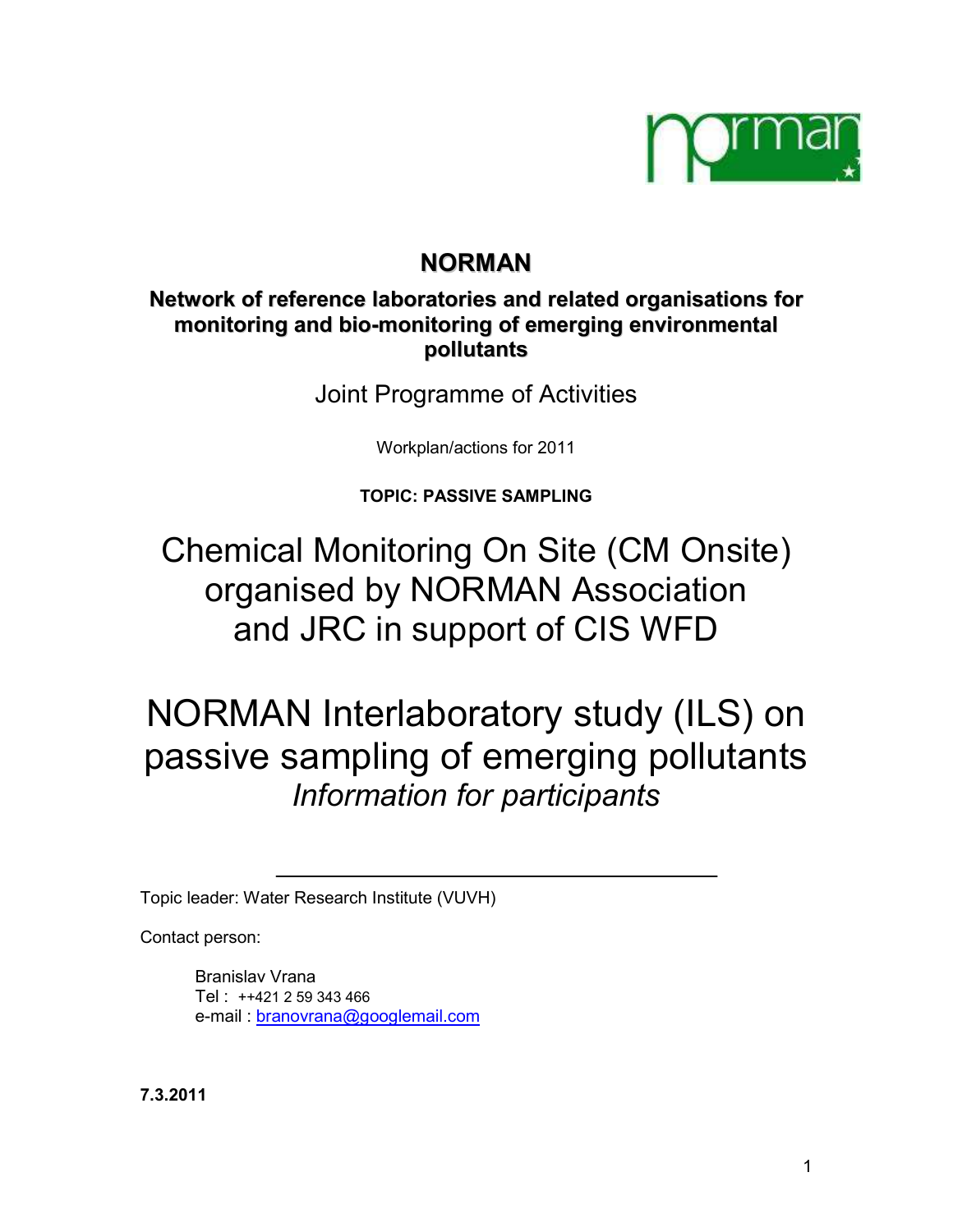### **Table of contents**

| 2  |     |                                                                |  |  |  |  |
|----|-----|----------------------------------------------------------------|--|--|--|--|
| 3  |     |                                                                |  |  |  |  |
|    | 3.1 |                                                                |  |  |  |  |
|    | 3.2 |                                                                |  |  |  |  |
|    | 3.3 |                                                                |  |  |  |  |
|    | 3.4 |                                                                |  |  |  |  |
|    | 3.5 |                                                                |  |  |  |  |
|    | 3.6 |                                                                |  |  |  |  |
| 4  |     |                                                                |  |  |  |  |
|    | 4.1 |                                                                |  |  |  |  |
|    | 4.2 |                                                                |  |  |  |  |
| 5  |     | Participants.                                                  |  |  |  |  |
|    | 5.1 |                                                                |  |  |  |  |
|    | 5.2 |                                                                |  |  |  |  |
|    | 5.3 |                                                                |  |  |  |  |
|    | 5.4 |                                                                |  |  |  |  |
|    | 5.5 | Are participants able to analyse provided passive samplers? 12 |  |  |  |  |
| 6  |     |                                                                |  |  |  |  |
|    | 6.1 |                                                                |  |  |  |  |
|    | 6.2 |                                                                |  |  |  |  |
| 7  |     |                                                                |  |  |  |  |
| 8  |     |                                                                |  |  |  |  |
| 9  |     |                                                                |  |  |  |  |
| 10 |     |                                                                |  |  |  |  |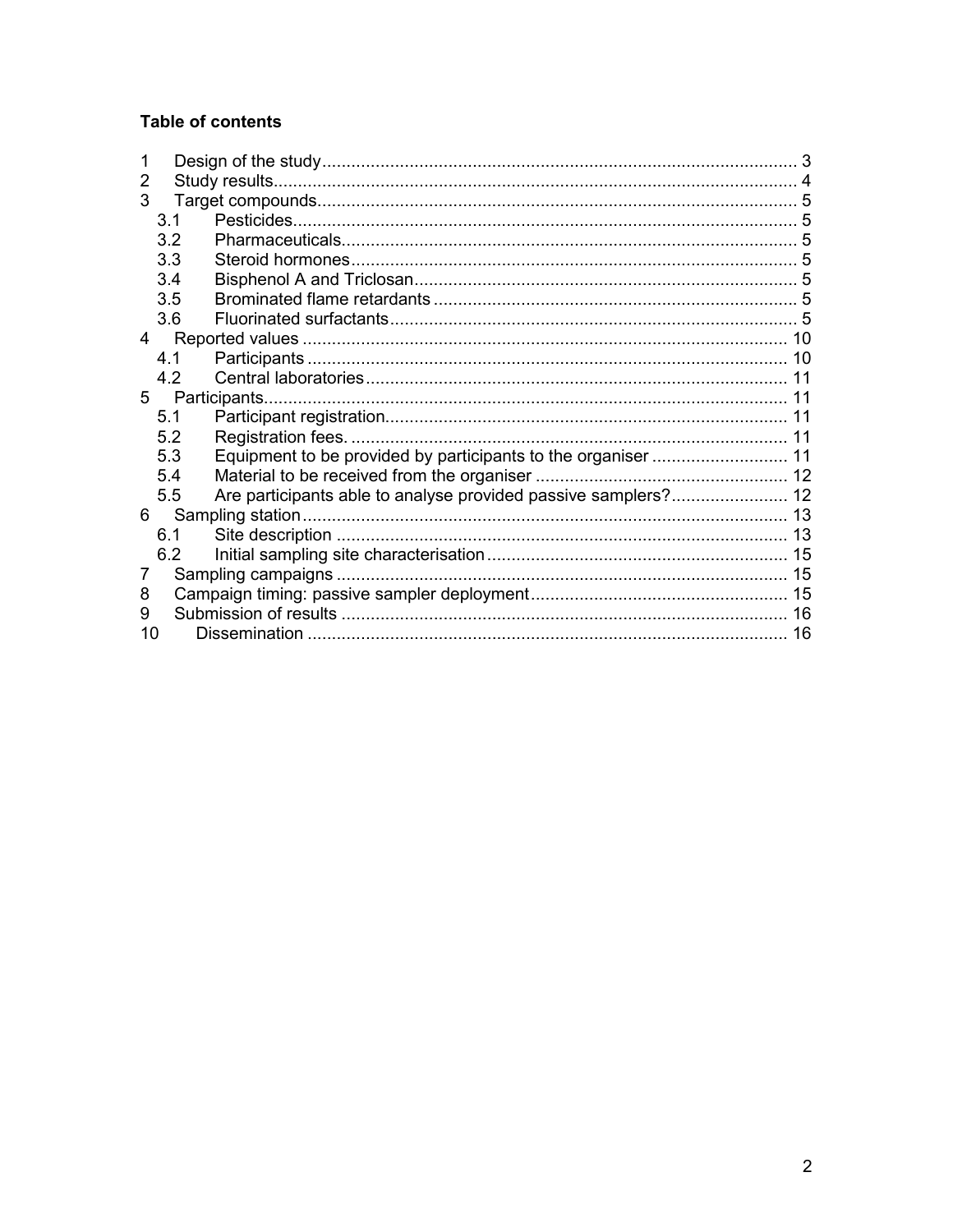# <span id="page-2-0"></span>**1 Design of the study**

The design is organized stepwise with a sampler comparison exercise that will be extended to cover individual aspects in the passive sampling process, such as analytical comparability and comparison with spot sampling. The levels in the study design are:

- 1. The main network activity will evaluate the **present variability in data** by comparing results from various passive samplers sent by participating laboratories exposed to water at a single (reference) site. Participants are free to select the applied passive samplers. Target compounds are listed below (section 3).
- 2. Participating laboratories will analyse a standard solution of target analytes in parallel with step 1; the solutions are prepared for each tested family of compounds by reference laboratories.
- 3. The central organising lab will provide for each target analyte class a passive sampler of one type (exposed to water at the reference site in parallel with samplers sent by participating laboratories) to be analysed, if possible, by all participating labs and by the central laboratories.<sup>1</sup>
- 4. Data from the passive samplers will be compared with contaminant concentrations in several spot water samples. Water samples will be collected by the central organizing lab and sent for analysis to reference central laboratories. Water samples will NOT be analysed by participants.

Ideally, after Step 1, all labs will derive the identical aqueous phase concentrations from the sampler results, and those results will also be equal to those from the repetitive spot water sampling. If not ideal, the results will serve as a good illustration of the variability over different samplers. Steps 1, 2 and/or 3 will help to exclude sources of variability such as instrumental analytical bias (step 2) and the extraction component (step 3; sampler processing) to total variability by allowing the differences between samplers to be studied.

 1 POCIS sampler (filled with Oasis HLB sorbent; the « pharmaceutical » version) will be used as provided sampler for all substance classes excepting PBDEs. For PBDEs, Altesil silicone rubber sheets will be applied as provided samplers.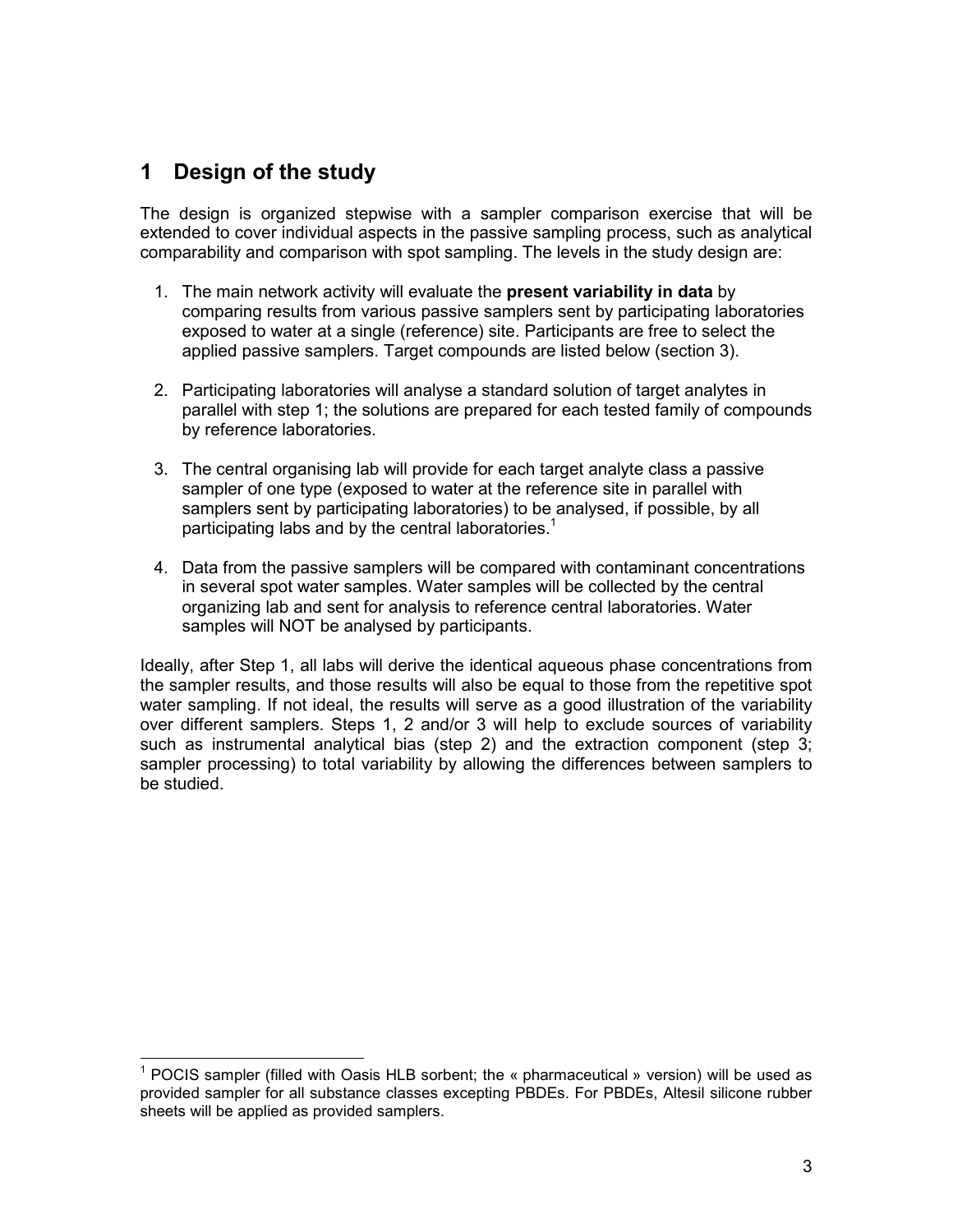# <span id="page-3-0"></span>**2 Study results**

**The study results obtained will allow a realistic evaluation of passive sampling of the selected compounds and give participating laboratories information about whether a particular passive sampling method provides comparable results within the variability of the exercise.** 

**a) Passive samplers.** The study will consist of passive samplers deployed to sample the water phase at a single reference site. Participating laboratories are free and encouraged to deploy all recently available types/designs of passive samplers (that are suitable for sampling selected target analytes) at the reference site. For this step in the exercise participants will be requested to supply for each target compound the amount sampled by their sampler and the aqueous phase concentration they derived from the uptake.

**b) Standard solution.** This will show the variability of applied instrumental methods and is a simple first step to allow correction of data for analytical deviations.

**c) Passive sampler provided by the organiser.** The reference samplers provided (three replicates + blank) and their analysis by both central and participating laboratories will allow an intercalibration of the analysis of passive samplers and an estimate to be made of the contribution of the analytical (sampler extraction + analysis) uncertainty component to total variability.<sup>1</sup>

**d) Spot water sampling.** The mean value of concentration of analytes measured in daily collected spot samples of water (for PFOA, PFOS and pharmaceuticals) or concentration in two composite week samples (pesticides, bisphenol A, triclosan) during sampler deployment will provide the comparison with a conventional sampling approach. Uptake of passive samplers is proportional to the dissolved concentration in water and, provided the sampling rate is accurately known, a direct comparison with the spot sampling average is possible.<sup>2</sup>

<sup>&</sup>lt;u>2</u><br><sup>2</sup> This step will not be performed for PBDEs.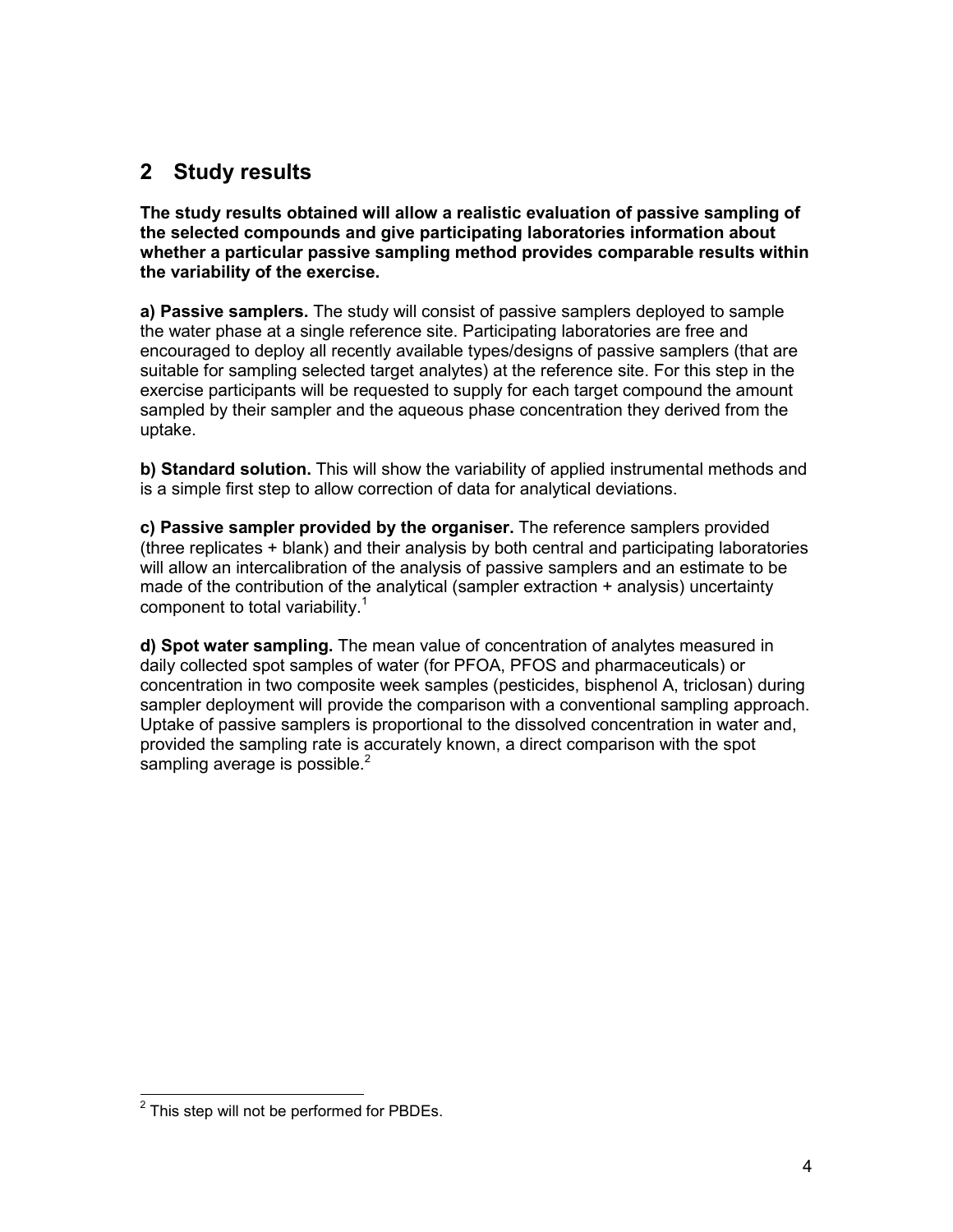### <span id="page-4-0"></span>**3 Target compounds**

#### **3.1 Pesticides**

- 1. Terbutylazine
- 2. Desethylatrazine
- 3. Desethylterbutylazine
- 4. Atrazine
- 5. Carbendazim
- 6. S-Metolachlor
- 7. Diuron

### **3.2 Pharmaceuticals**

- 8. Carbamazepine
- 9. Diclofenac
- 10. Ibuprofen
- 11. Naproxen
- 12. Diazepam
- 13. Alprazolam
- 14. Ketoprofen
- 15. Atenolol

### **3.3 Steroid hormones**

- 16. 17-alpha-Estradiol
- 17. 17-alpha-Ethinylestradiol
- 18. 17-beta-Estradiol
- 19. Estriol
- 20. Estrone

#### **3.4 Bisphenol A and Triclosan**

- 21. Bisphenol A
- 22. Triclosan

### **3.5 Brominated flame retardants**

23. BDE 28 24. BDE 47 25. BDE 99 26. BDE 100 27. BDE 153 28. BDE 154

#### **3.6 Fluorinated surfactants**

29. PFOA 30. PFOS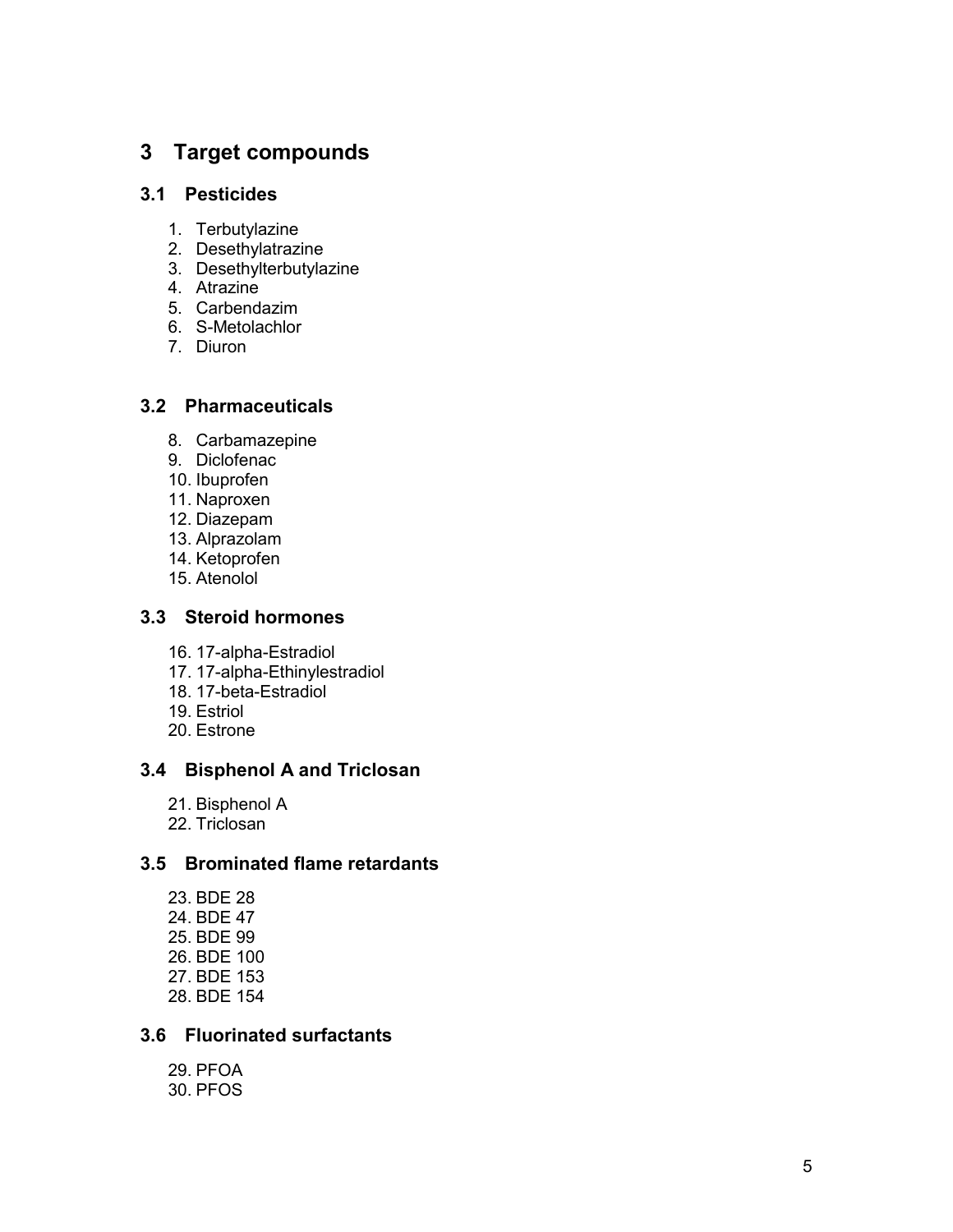

Study design 1. Passive samplers from participants

**Figure 1. Passive samplers.** The study will consist of passive samplers deployed to sample the water phase at a single reference site. Participating laboratories are free and encouraged to deploy all recently available types/designs of passive samplers (that are suitable for sampling selected target analytes) at the reference site

# for selected analyte/analytes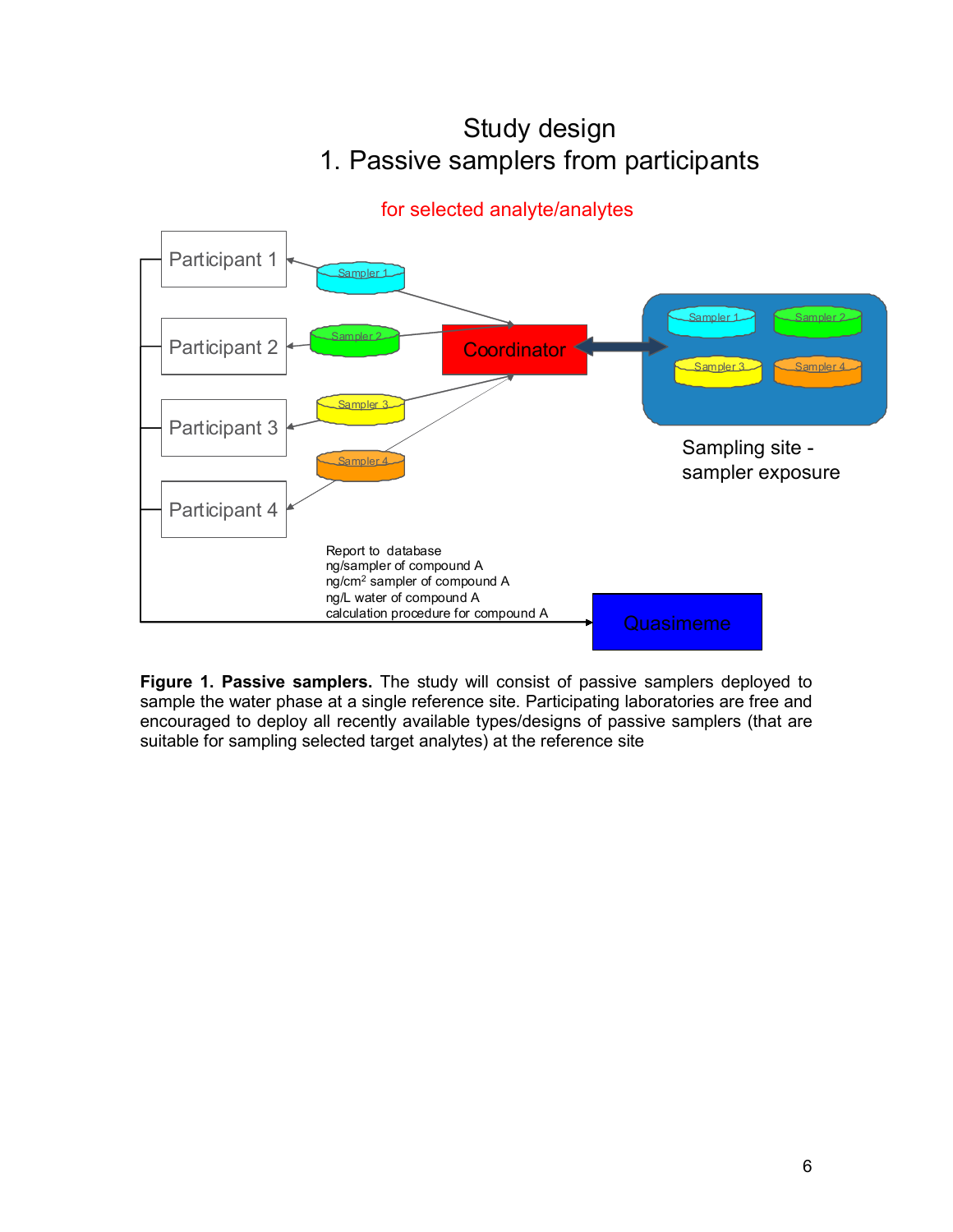

**Figure 2. Standard solution.** This will show the variability of applied instrumental methods and is a simple first step to allow correction of data for analytical deviations.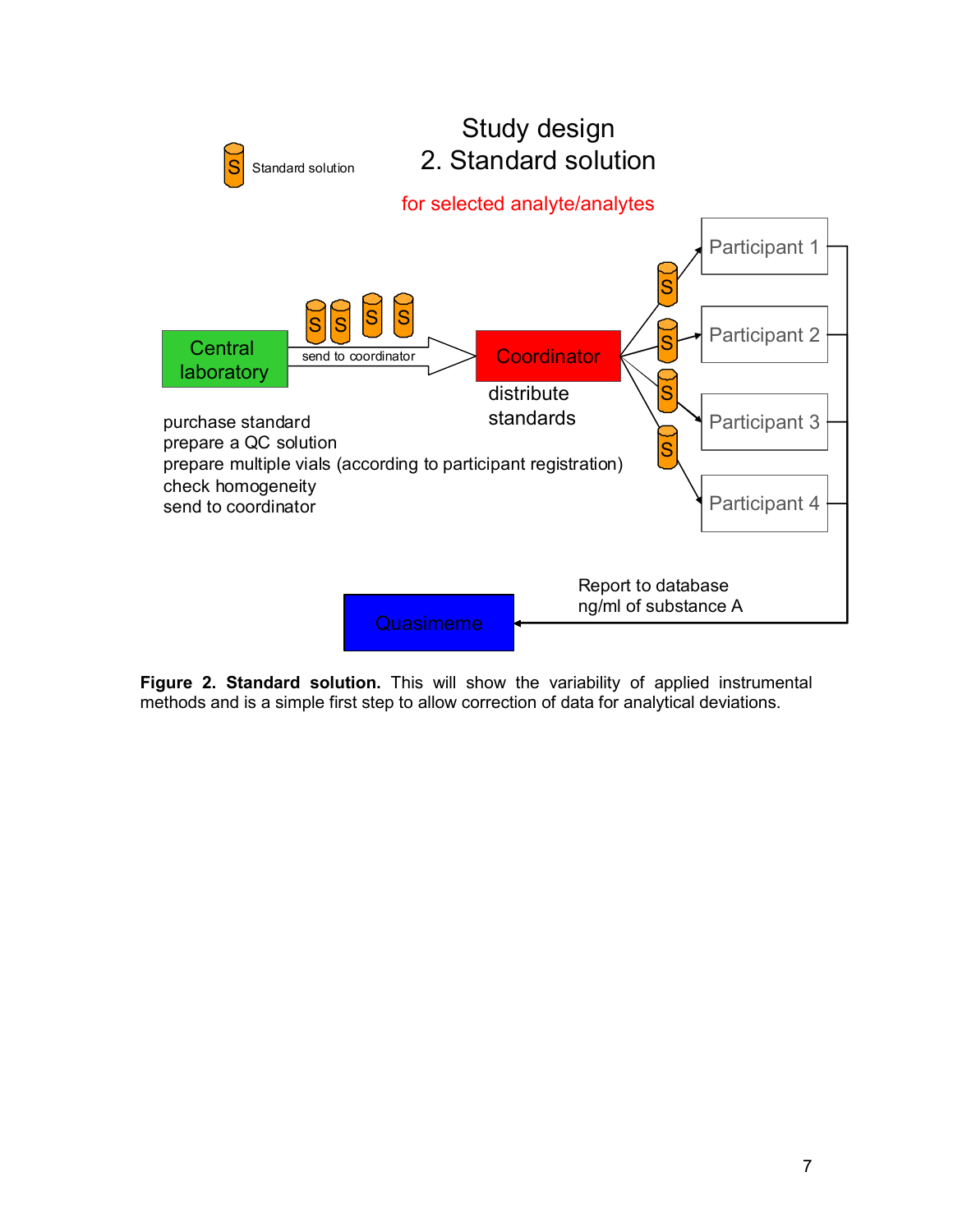

**Figure 3. Provided passive sampler.** The replicate (three replicates + blank) provided samplers and their analysis by both central and participating laboratory will allow an intercalibration of the analysis of passive samplers and an estimate to be made of the contribution of the analytical (sampler extraction + analysis) uncertainty component to total variability.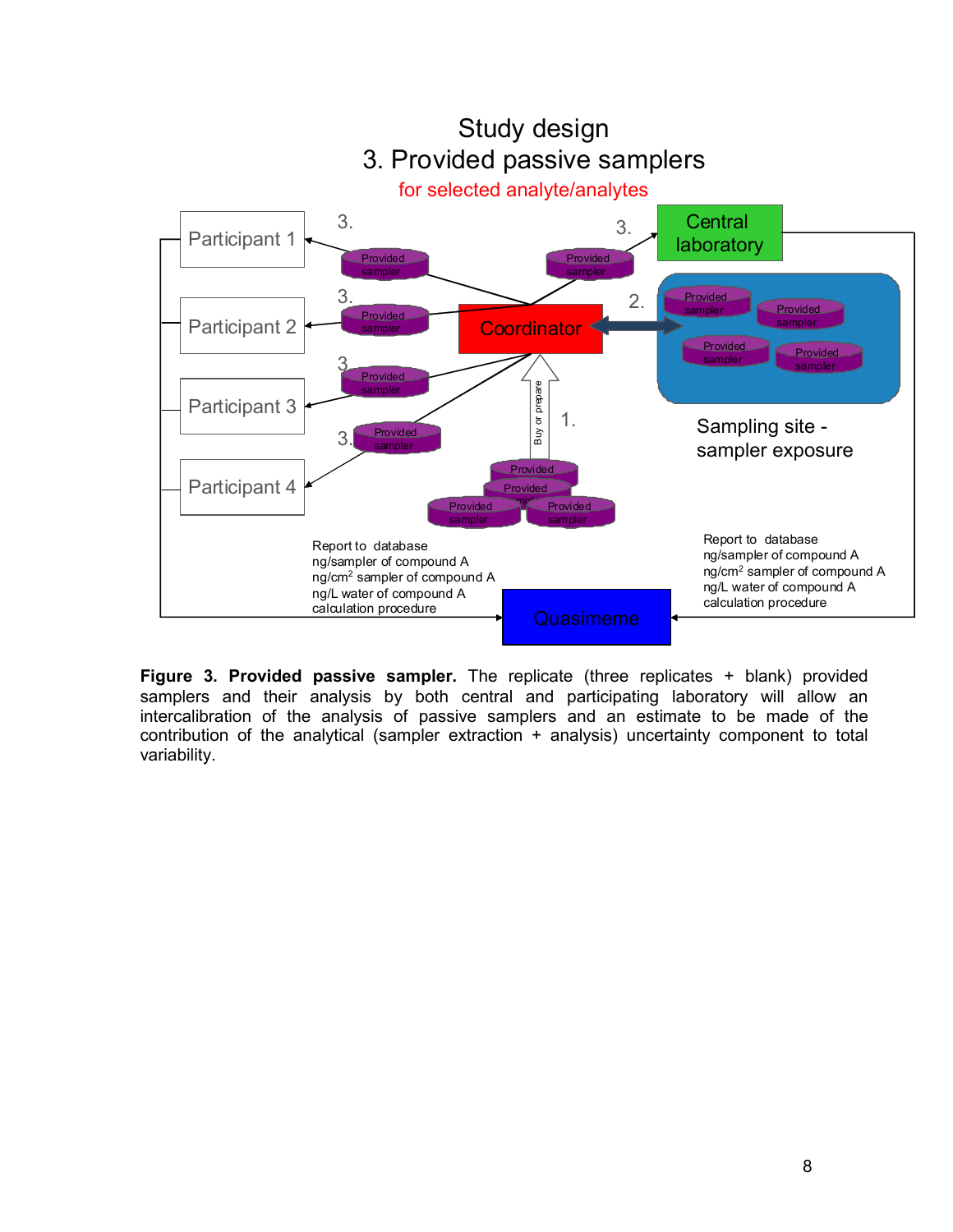

**Figure 4. Spot water sampling.** The mean value of concentration of analytes measured in spot samples of water (or concentration in one or two composite samples) during sampler deployment will provide the comparison with a conventional sampling approach.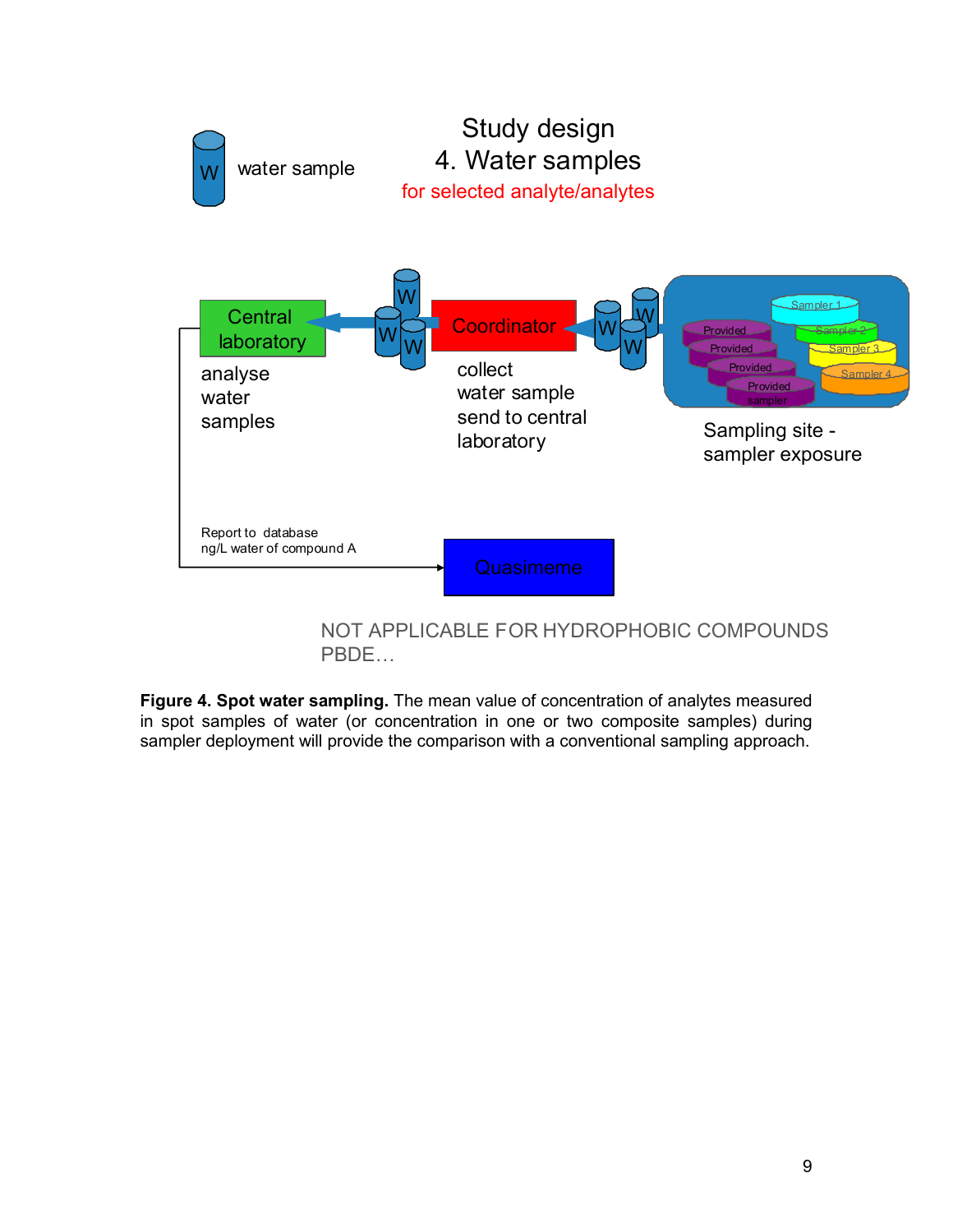# <span id="page-9-0"></span>**4 Reported values**

### **4.1 Participants**

As a result of the study, participants will report to the organiser:

- 1. A detailed description of their applied passive sampler (name, producer, surface area, material of diffusion membrane, mass and nature of the sorbent applied, performance reference compounds spiked in the sampler, deployment device applied)
- 2. Amount of target compounds determined by the participant laboratory in their own passive samplers (the triplicate exposed samplers + one trip blank).
- 3. Amount of target compounds per unit of surface area and per unit of mass of sorbent, determined by the participant laboratory in their own passive samplers (the triplicate exposed + one trip blank).
- 4. A detailed description of the procedure applied for calculation of time weighted average (TWA) concentration in water from passive sampler data (blank correction, PRCs applied, conversion model, calculation procedure)
- 5. Concentration in water derived by the participant laboratory using their own passive samplers
- 6. Amount of target compounds determined in the provided standard solution (in micro grams per milliliter; triplicate determination)
- 7. Amount of target compounds in provided passive samplers (triplicate exposed + one trip blank).
- 8. Ratio of PRC amounts in exposed/blank provided passive sampler.<sup>3</sup>

**EXECUTE:**<br><sup>3</sup> This step will not be compulsory, if participants indicate that they are not able to analyse PRCs in provided samplers. PRC-spiked provided samplers will be used only for these classes: polar pesticides (POCIS) and PBDE (silicone rubber Altesil)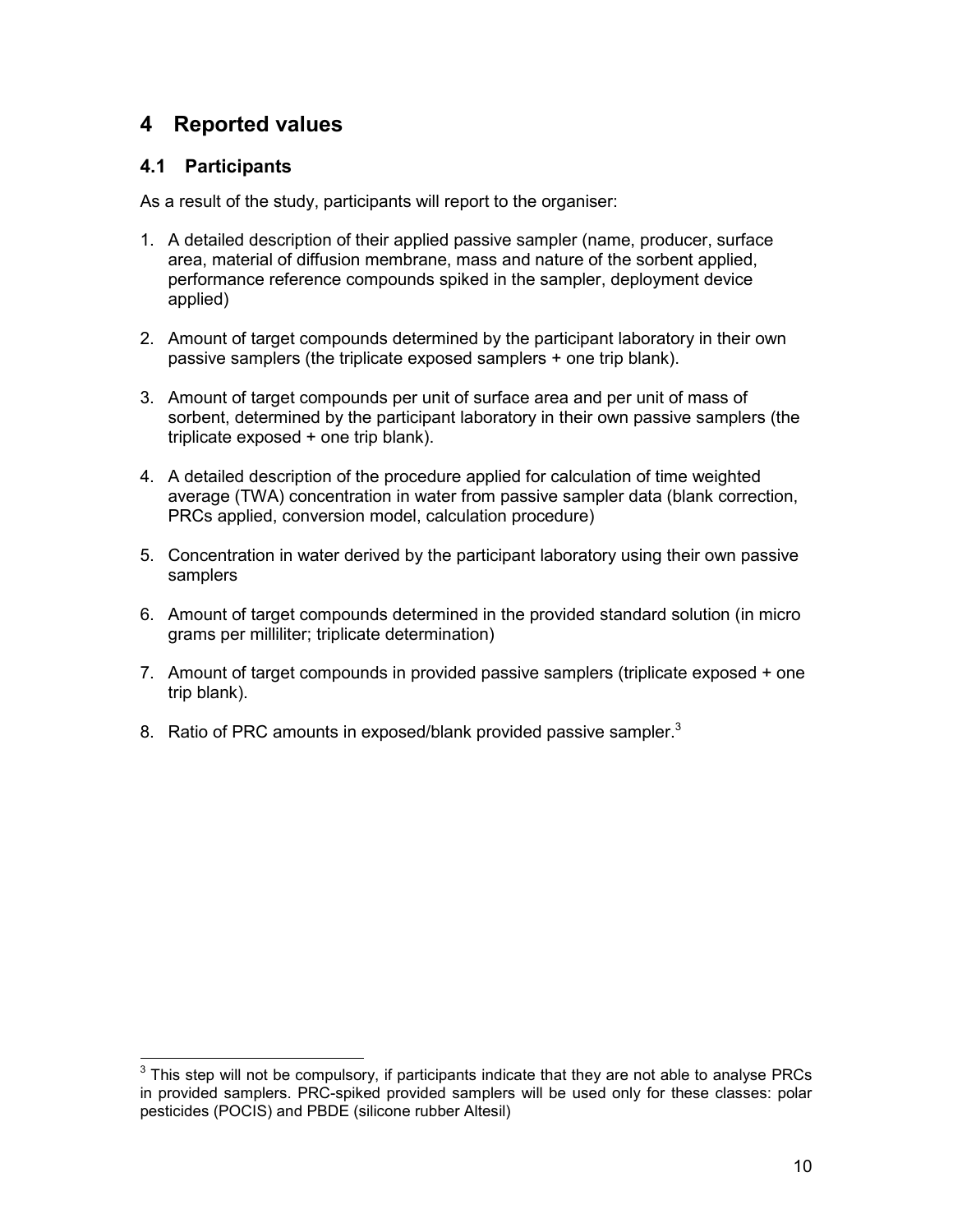### <span id="page-10-0"></span>**4.2 Central laboratories**

Central laboratories will confidentially report to the organiser:

- 1. Statement of a reference value and its uncertainty for the standard solution distributed to participants.
- 2. Amount of target compounds in passive sampler blanks provided by organiser.
- 3. Amount of target compounds in field exposed passive samplers provided by organiser .
- 4. Where applicable, ratio of PRCs in exposed/blank samplers provided by organiser
- 5. Concentration of target compounds in water samples collected during the sampler exposure

# **5 Participants**

The study will be open for participants from commercial, academic and regulatory laboratories.

#### **5.1 Participant registration**

Registration of participants can be done until **31st March** on a website setup for participant registration<http://www.recetox.muni.cz/index.php?pg=registrace-norman>.

### **5.2 Registration fees.**

Registration fee is **100,-EUR per compound group** (pesticides, pharmaceuticals, steroid hormones, [bisphenol  $\overline{A}$  + triclosan]; brominated flame retardants; fluorinated surfactants) but participants will have in their own charge to provide to the organizer the items:

#### **5.3 Equipment to be provided by participants to the organiser**

Participants have to provide to the organiser (VUVH) for each compound class of interest at least 2 weeks before the start of sampler deployment:

a) 4 passive samplers in air tight boxes (3 that will be exposed in triplicate  $+$  1 as the field blank that will not be exposed in water),

b) The system to deploy their own passive samplers (holders and cages)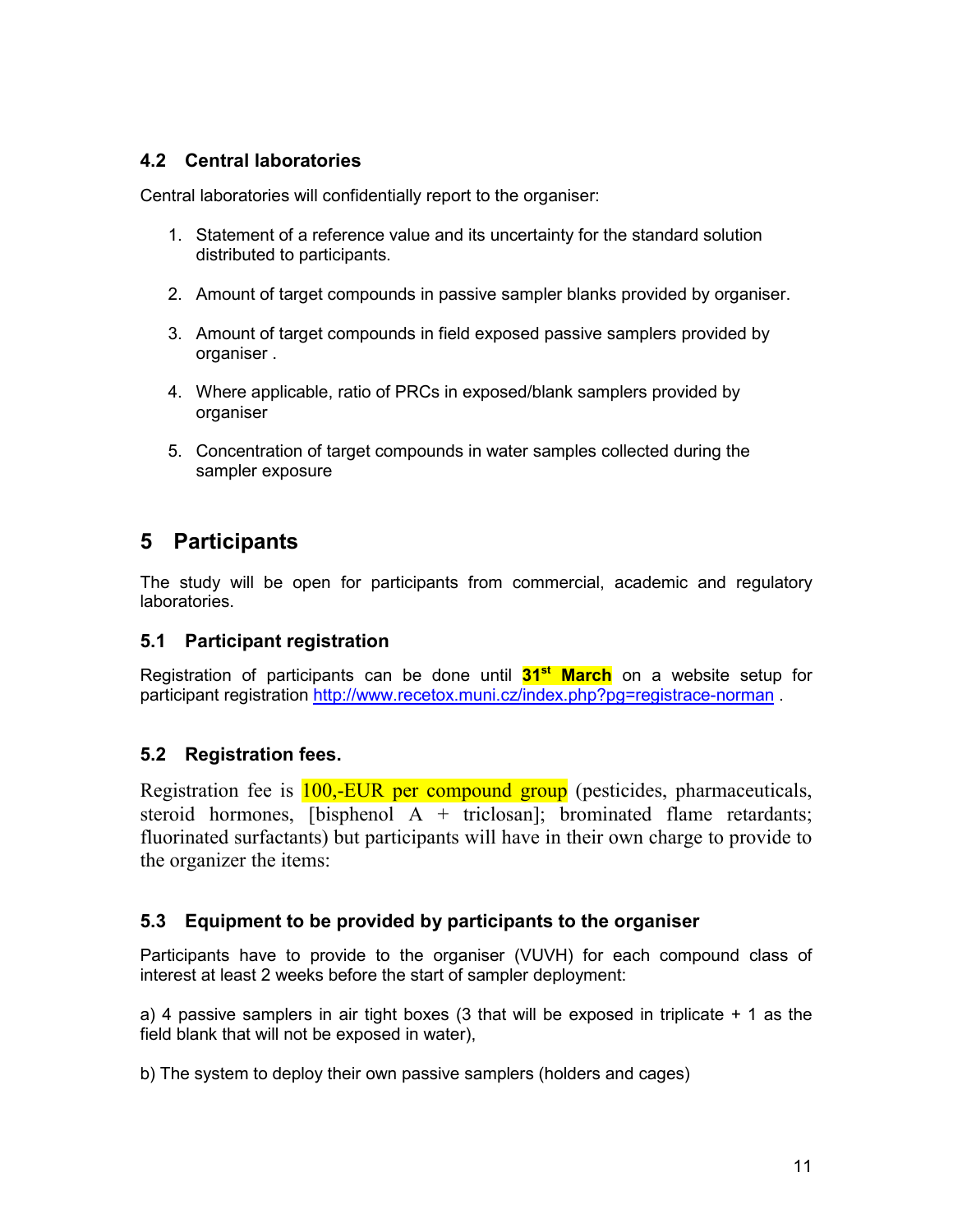<span id="page-11-0"></span>c) precise and clear instructions how the samplers are installed in the deployment system and how the sampling system should be deployed in water

d) Instruction for sampler storage following exposure

e) **a prepaid shipping coupon (WAYBILL)** for a courier service to get back their own passive samplers, deployment systems and samplers provided by the organiser. The cost of shipment to and from the sampling site will be covered by individual participating laboratories.

*Remark : The costs for shipping the samplers following exposure back to the laboratories by an express courier service is expensive. A quick shipment is an alternatively to a refrigerated truck*  service, which may not be available (must be arranged for participants from outside Europe *(Australia, USA…). Alternatively, deployment cages (do not need cooling) and samplers can be sent back separately using a slower mail.* 

#### **5.4 Material to be received from the organiser**

Following the sampler exposure each participant will receive for each target compound class of interest (according to registration) from the organiser:

- a) standard solution (prepared by central lab) of each substance class in a suitable solvent.
- b) 3 exposed passive samplers provided by the organiser
- c) 1 blank passive sampler provided by the organiser
- d) 3 exposed passive samplers provided by the participant\*
- e) 1 blank passive sampler provided by the participant\*

\* This step will be performed based on the participant feedback during registration (see 5.5)

#### **5.5 Are participants able to analyse provided passive samplers?**

During registration, participants are asked if they are able to process and analyse the passive samplers provided by the organiser:

For compound classes [3.1-3.4:](#page-4-0)

Is the participant laboratory able to:

a) extract and analyse their analytes of interest from Oasis HLB sorbent material?

b) in case of class [3.1](#page-4-0) (pesticides), analyse desisopropylatrazine-d5 (DIA-d5)?

c) perform analysis of several analyte classes in the same extract from point a)?

For compound class [3.5:](#page-4-0) Is the participant laboratory able to: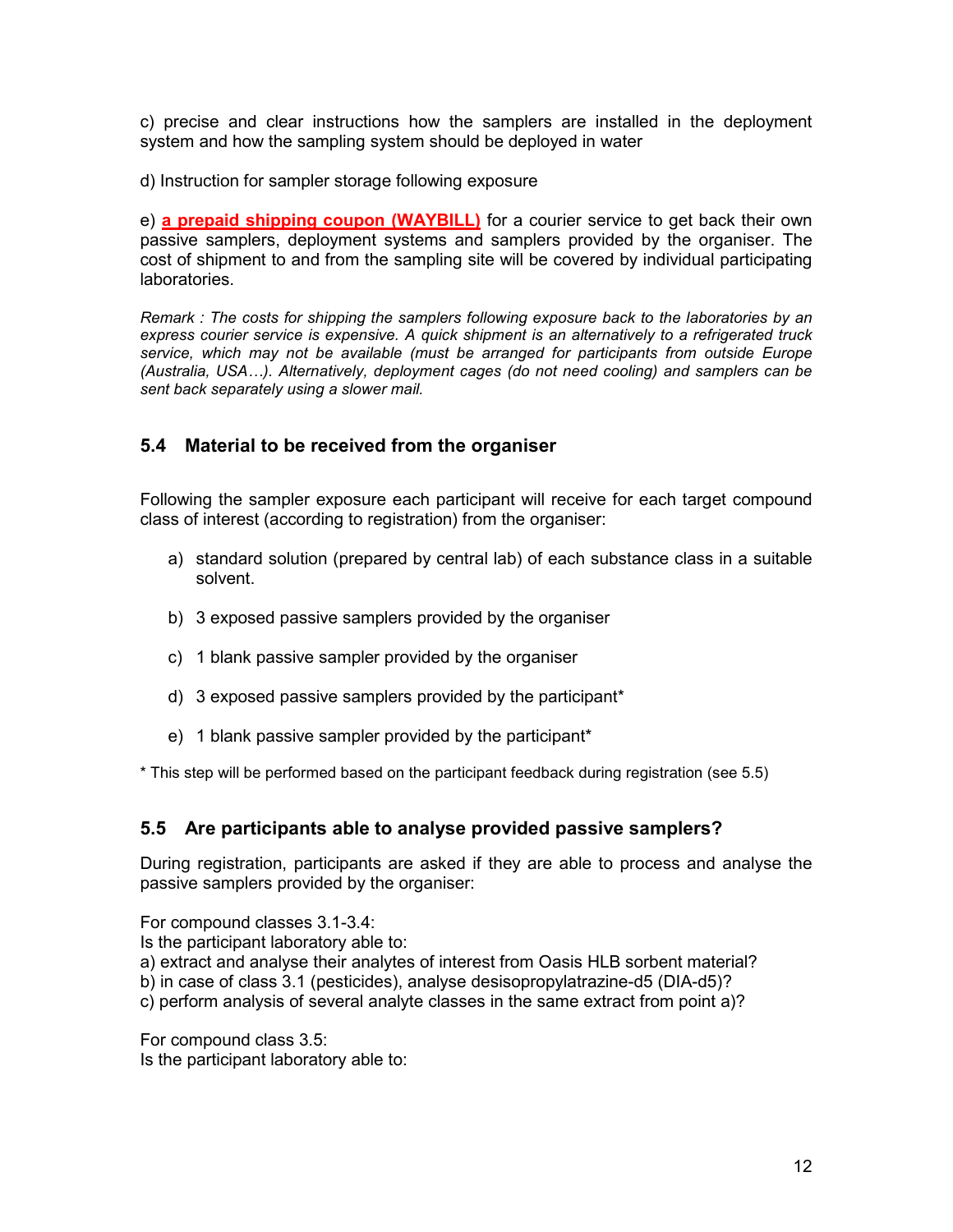<span id="page-12-0"></span>a) extract and analyse their analytes of interest + PRCs (D10-biphenyl + PCBs: CB001, CB002, CB003, CB010, CB014, CB021, CB030, CB050, CB055, CB078, CB104, CB145, CB204) from a list from Altesil silicone sheet material?

| Campaign<br>number | Class<br>number | <b>Compound class</b>        | Sampler<br>deployment<br>period | <b>Provided sampler</b>                              |
|--------------------|-----------------|------------------------------|---------------------------------|------------------------------------------------------|
|                    |                 | <b>Pesticides</b>            | 14 days                         | POCIS with Oasis HLB, spiked with PRC <sup>1</sup>   |
|                    |                 | <b>Pharmaceuticals</b>       |                                 |                                                      |
| $\overline{2}$     | 3               | <b>Steroid hormones</b>      | 14 days                         |                                                      |
|                    | 4               | <b>PFOA PFOS</b>             |                                 | POCIS with Oasis HLB, no PRC                         |
|                    | 5               | <b>Bisfenol A, Triclosan</b> |                                 |                                                      |
| 3                  | 6               | <b>PBDE</b>                  | 42 days                         | Altesil silicone sheet spiked with PRCs <sup>2</sup> |
|                    |                 |                              |                                 |                                                      |

 $1$  PRC:  ${}^{3}D_{5}$ -desisopropylatrazine

 $^{2}$  PRCs:  $^{4}$ D<sub>10</sub>-biphenyl, PCBs: CB001, CB002, CB003, CB010, CB014, CB021, CB030, CB050, CB055, CB078, CB104, CB145, CB204

# **6 Sampling station**

#### **6.1 Site description**

The exercise will be performed at a single sampling site – the outflow of a large municipal WWTP in Brno-Modřice. The site is secured so that expensive onsite equipment such as the continuous water sampler can be used. Also, the WWTP can provide some of the necessary supporting measurements (continuous temperature, discharge, pH). Access to the sampling site is permitted by the WWTP operator. Details of the WWTP are given here:

<http://www.bvk.cz/en/about-company/waste-water-treatment/brno-modrice-wwtp/>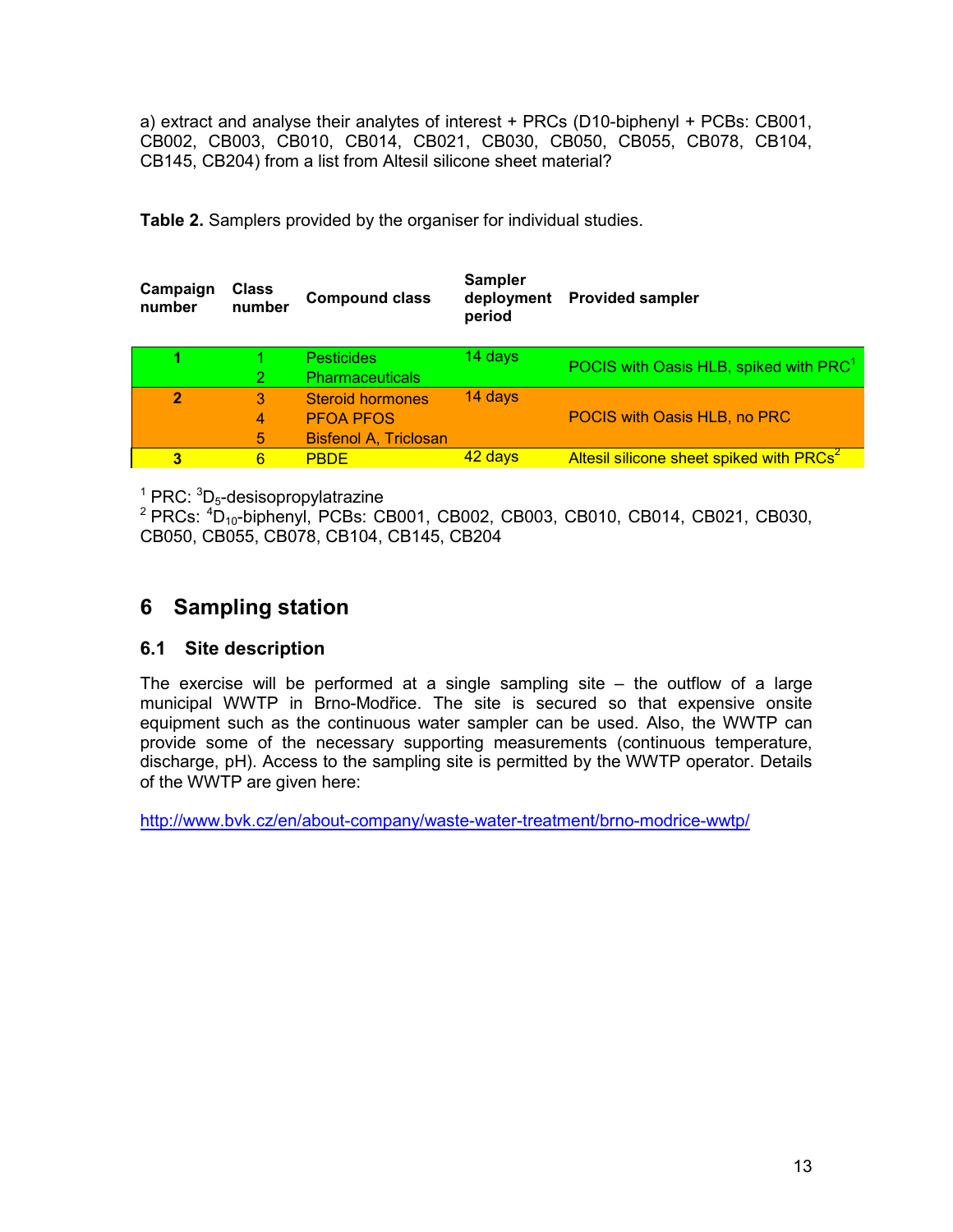

**Fig. 6.** Layout of the WWTP in Brno-Modřice. The sampling site is located at the outflow of treated wastewater and is marked with the red circle.



**Fig. 7.** View of the sampling site: the outflow of the WWTP in Brno-Modřice.

More photos of the sampling site, collected during an initial screening campaign, are available here: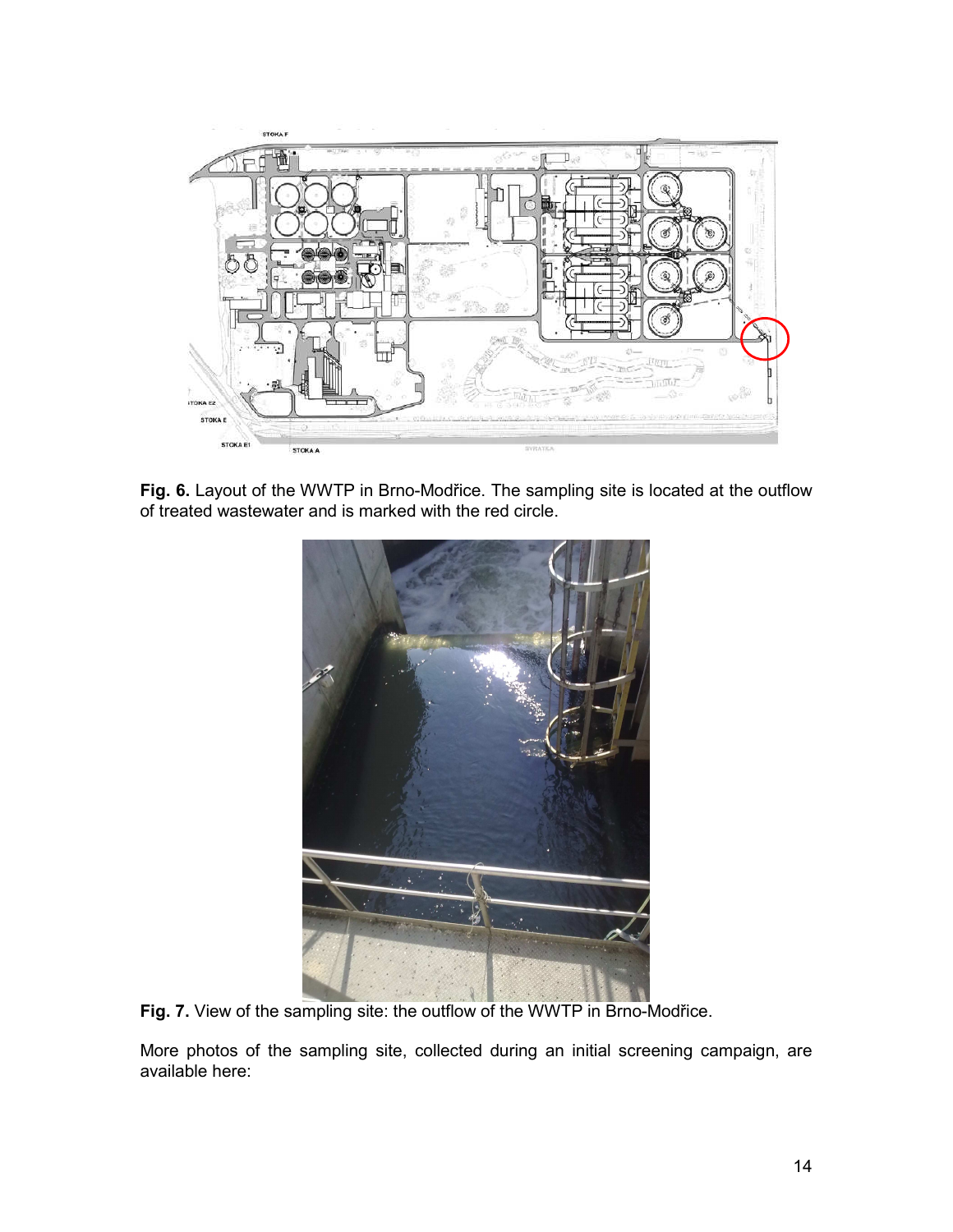<span id="page-14-0"></span>[http://www.flickr.com/photos/10155144@N00/tags/passivesamplerdeploymentatmodrice](http://www.flickr.com/photos/10155144@N00/tags/passivesamplerdeploymentatmodricewwtp/) [wwtp/](http://www.flickr.com/photos/10155144@N00/tags/passivesamplerdeploymentatmodricewwtp/)

<http://www.flickr.com/photos/10155144@N00/sets/72157624293628185/>

### **6.2 Initial sampling site characterisation**

Preliminary information on emerging organic contaminants present in the treated wastewater at the outflow of the WWTP was available from a study "*New procedures for monitoring the impact of urban agglomerations on qualitative paraments fluvial environment with emphasis on the identification of endocrine substances*" (funded by the Czech The Ministry of Education, Youth and Sports MEYS, MŠMT in Czech) that was performed also at this sampling site, allowed preliminary identification of relevant substances. In 2010, a screening survey and homogeneity test was also performed.

# **7 Sampling campaigns**

Organisers will:

- a) **Deploy participant`s passive samplers** at the sampling site using deployment devices provided by participants according to participant instructions. Deployment devices will be suspended in water on ropes.
- b) **Deploy provided passive samplers** at the sampling site. Deployment devices will be suspended in water on ropes.
- c) **Operate the automatic water sampler** and visit the sampling site every day to collect water samples collected in last 24 hours, transport them to laboratory for processing (filtration, stabilisation) and storage.
- d) **Collect the necessary supporting data** (discharge, temperature, TOC, particulate matter, conductivity, pH.)

# **8 Campaign timing: passive sampler deployment**

**Table 3.** Time plan of passive sampler deployment.

| Campaign<br>number | <b>Class</b><br>number | Compound<br>class            | <b>Registration</b><br>deadline | <b>Deadline</b><br>for sending<br>samplers +<br>deployment<br>equipment | Sampler<br>exposure | <b>Sampler</b><br>deployment<br>period |
|--------------------|------------------------|------------------------------|---------------------------------|-------------------------------------------------------------------------|---------------------|----------------------------------------|
|                    |                        | <b>Pesticides</b>            | 31.3.2011                       | 16.5.2011                                                               | 14 days             | 30.5.-13.6. 2011                       |
|                    |                        | <b>Pharmaceuticals</b>       |                                 |                                                                         |                     |                                        |
| $\overline{2}$     | 3.                     | <b>Steroid hormones</b>      | 31.3.2011                       | 3.6.2011                                                                | 14 days             | 20.6.-4.7.2011                         |
|                    | 4                      | <b>PFOA PFOS</b>             |                                 |                                                                         |                     |                                        |
|                    | 5                      | <b>Bisfenol A, Triclosan</b> |                                 |                                                                         |                     |                                        |
| 3                  | 6                      | <b>PBDE</b>                  | 31.3.2011                       | 27.6.2011                                                               | 42 days             | <u>11.7.-22.8. 2011</u>                |